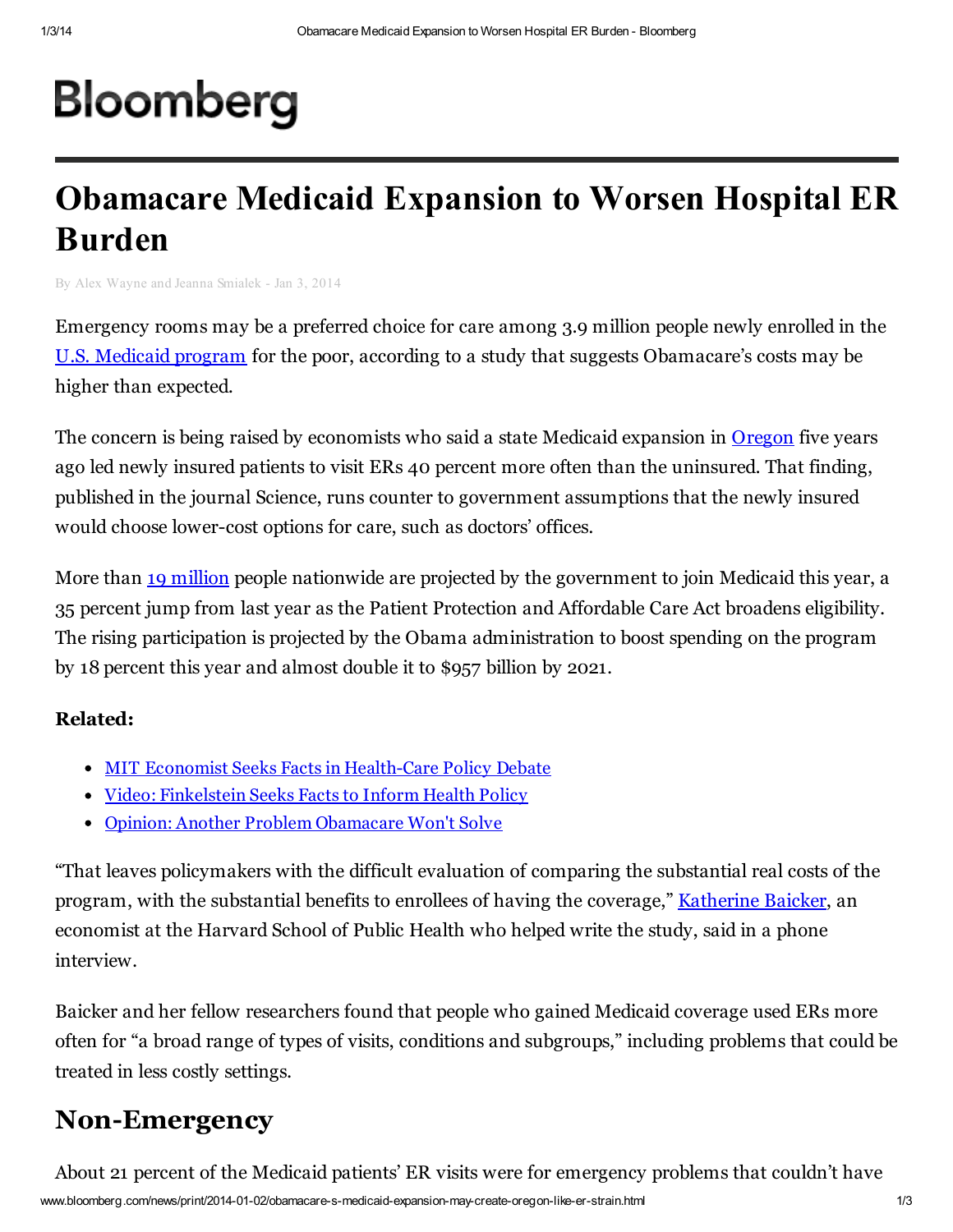been prevented, the study shows. Fifty-three percent of visits were for problems that either could have been treated outside a hospital ER or weren't emergencies.

"Before Jan. 1, it used to be the case that many people could not afford coverage or were denied coverage altogether due to pre-existing conditions," Emma Sandoe, a spokeswoman for the U.S. Centers for Medicare and Medicaid Services, said in an e-mail. "Today, those with coverage will have the peace of mind that they will be able to get the care they need or to afford a life-saving visit to the emergency room."

Baicker's study builds on previous research she has conducted on Oregon's Medicaid expansion, which offered a unique opportunity for randomized studies of the health program. Oregon used a lottery to draw names from a waiting list for its expansion, creating an experimental group -- people who won the lottery -- and a control group who remained without insurance.

#### 'Gold Standard'

The studies are "the gold standard" for research on the effect of Medicaid coverage, said James Smith, a Rand Corp. economist who reviewed the latest report. The study "changes the terms of the debate" on Medicaid expansion, he said.

"It increases emergency department use and it increases costs," he said. "That doesn't mean it isn't a good thing to do, but that's what it does."

The 2010 Patient Protection and Affordable Care Act, which largely took full effect Jan. 1, marks the largest U.S. expansion of health insurance in more than 40 years. In addition to a more inclusive Medicaid program, the law set up government-run insurance exchanges where Americans can buy private health plans with the help of federal tax credits.

About 2.1 million people signed up for private plans in the first three months since the exchanges opened Oct. 1, the Obama administration said earlier this week.

### Previous Findings

Previously, Baicker has reported that Oregonians who gained Medicaid coverage didn't see improvements in their physical health compared to people who remained without insurance, even though they used more health-care services. Medicaid coverage reduced financial strain on people who won the lottery compared to those who lost, and people who gained coverage reported better mental health than those who didn't, according to Baicker's work.

"We've shown that there are real benefits but also real costs to Medicaid," Amy [Finkelstein,](http://search.bloomberg.com/search?q=Amy%20Finkelstein&site=wnews&client=wnews&proxystylesheet=wnews&output=xml_no_dtd&ie=UTF-8&oe=UTF-8&filter=p&getfields=wnnis&sort=date:D:S:d1&partialfields=-wnnis:NOAVSYND&lr=-lang_ja) a Massachusetts Institute of Technology economist and another author of the emergency department